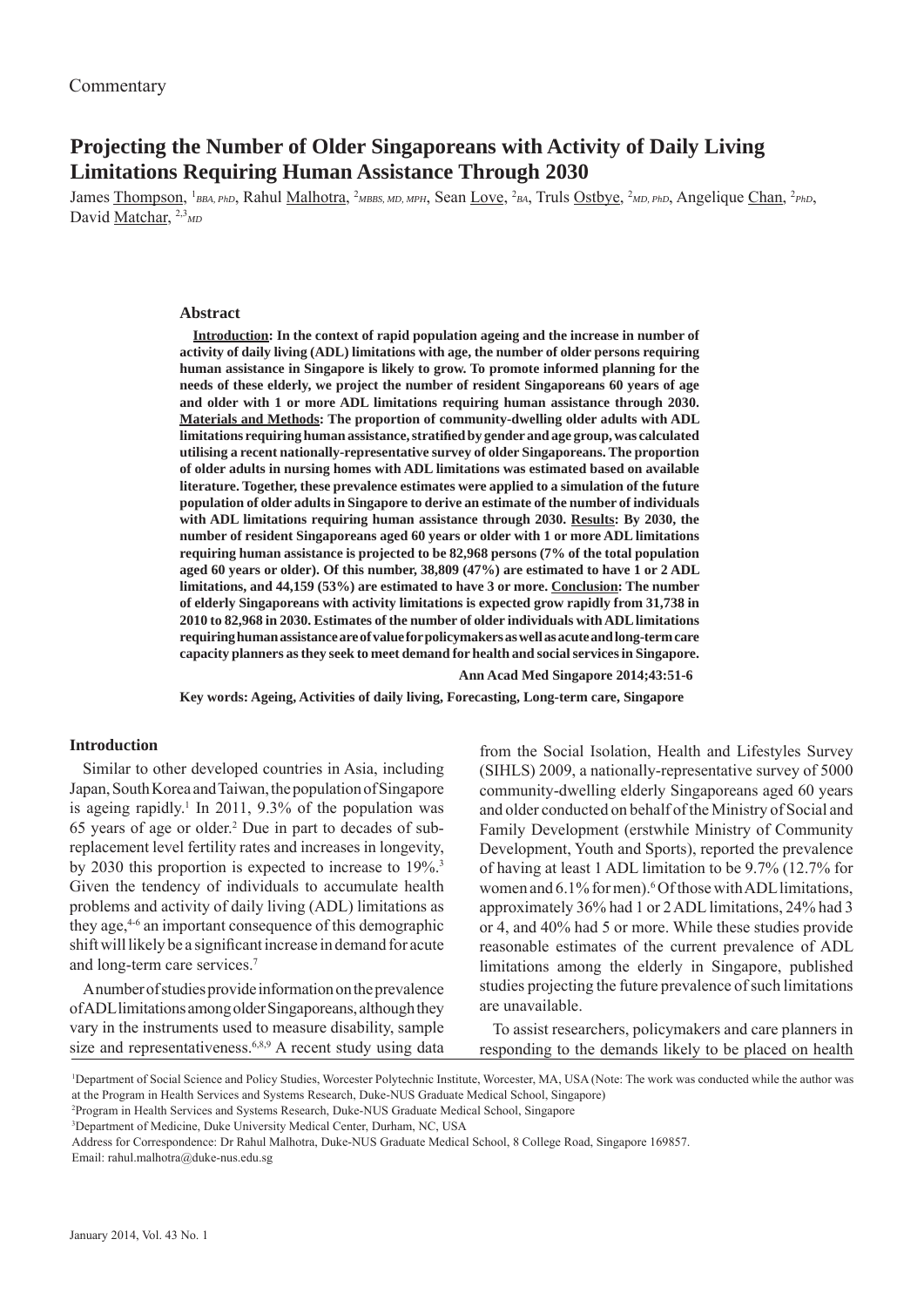and social services as a result of population ageing, this paper projects, through 2030, the number of resident Singaporeans aged 60 years or older with 1 or more ADL limitations requiring human assistance. The estimates are based primarily on the age-specific prevalence from the SIHLS 2009.

#### **Materials and Methods**

## *Data Source and ADL Limitations for Community-dwelling Older Adults*

Data pertaining to the ADL status of the SIHLS participants were utilised. Details on the design and sampling of the SIHLS are available elsewhere.<sup>6</sup> In brief: single-stage stratified random sampling was employed to select the survey sample. After informed consent, a total of 5000 community-dwelling older Singaporeans aged at least 60 years or their proxy informants were interviewed face-to-face at their residence to gather information on various aspects of the older persons' physical, mental and social health.

The presence of difficulty in performing the activity (yes/ no), and if yes, the type of assistance required (human/ device/no assistance), was assessed for 6 ADLs (bathing or showering, dressing, eating, standing or sitting, walking around the house, and toileting) from the SIHLS participants. For each activity, those who reported presence of difficulty and required human assistance were classified as 'limitation requiring human assistance'. The weighted proportion of older adults with 1 or 2 and 3 or more ADL limitations requiring human assistance was calculated for population strata defined by gender and age (in 5-year cohorts from age 60 to 94 years and age 95 years and older). The cutoff between 2 and 3 ADL limitations was chosen because current rules for ElderShield—a government-sponsored insurance scheme that provides basic financial protection to those with long-term care needs—define the 'severely disabled' as individuals who are unable to perform at least 3 of 6 ADLs.10

## *Population and ADL Limitations for Institutionalised (in Nursing Home) Older Adults*

The proportion of nursing home residents in 5-year age cohorts from age 60 to 95 years, and 95 years and older was estimated using information from a study by Yap et al.7 Since Yap et al used different age categories than those needed for the current study, the proportion of individuals in each age category reported by Yap et al was summarised as a linear regression (proportion of individuals in the age category in nursing home  $=$  (midpoint age of the age category)  $(1.0745) - 56.124$ ;  $R^2 = 0.87$ ). This regression model was used to calculate the proportion in 5-year age

cohorts from age 60 to 95 years, and 95 years and older. The estimated proportion in each age cohort was distributed by gender to match the overall gender distribution of nursing home residents (31% male and 69% female) reported by Yap et al. The resulting proportions were multiplied by the estimated total number of nursing home residents aged 60 years or more in 2010 ( $n = 9082$ ) to arrive at the number of nursing home residents in each stratum defined by gender and age cohort. To estimate the total number of nursing home residents aged 60 years or more, the reported number of nursing home residents in  $2010 (n = 9236)^{11}$  was multiplied by the proportion of nursing home residents aged 60 years or more as reported by Yap et al (0.9833).

Assuming the distribution of ADL limitations among residents of nursing homes mirrors that of elderly living in the community, the number of nursing home residents in each gender and age cohort stratum was multiplied by the prevalence estimates corresponding to that stratum for 1 or 2 and 3 or more ADL limitations requiring human assistance from the SIHLS survey. In order to achieve an overall prevalence of at least 1 ADL limitation among nursing home residents equal to that reported by Yap et al (one-third of the unadjusted prevalence), the calculated number of nursing home residents with 1 or 2 and 3 or more ADL limitations in each gender and age cohort stratum was multiplied by 3 to arrive at the estimates.

#### *Population for Simulation*

In our previous research,<sup>12</sup> a population model for Singapore was formulated to shift cohort values (ageing in + net migration – deaths ) such that individuals in a particular 1-year age cohort advance annually to the next 1-year age cohort at a single instant in time. Because these formulations introduced intra-year distortions, a revised formulation was used in this study in which chronological ages were simulated in continuous time. To do so, the members of each 1-year age cohort were advanced on every computational interval such that the length of transition was the same as the model's computational interval, which has the advantage of producing concordance with standard demographic methods.13 In the revised formulation, population cohorts were initialised by age and gender using Singapore Census of Population 2010 data.<sup>14</sup> The same source was used to calculate mortality rates (based on 1-year life tables) and to estimate birth rates. In the absence of a consensus on future trends in birth and mortality rates, these parameters were held constant for all years. In addition to inflow from births, the population was simulated to increase by net migration to 6.5 million residents and expatriate workers and their families by 2050.<sup>15</sup> However, measured migration data are not publicly available, and consequently these were estimated by comparing changes in cohort size indicated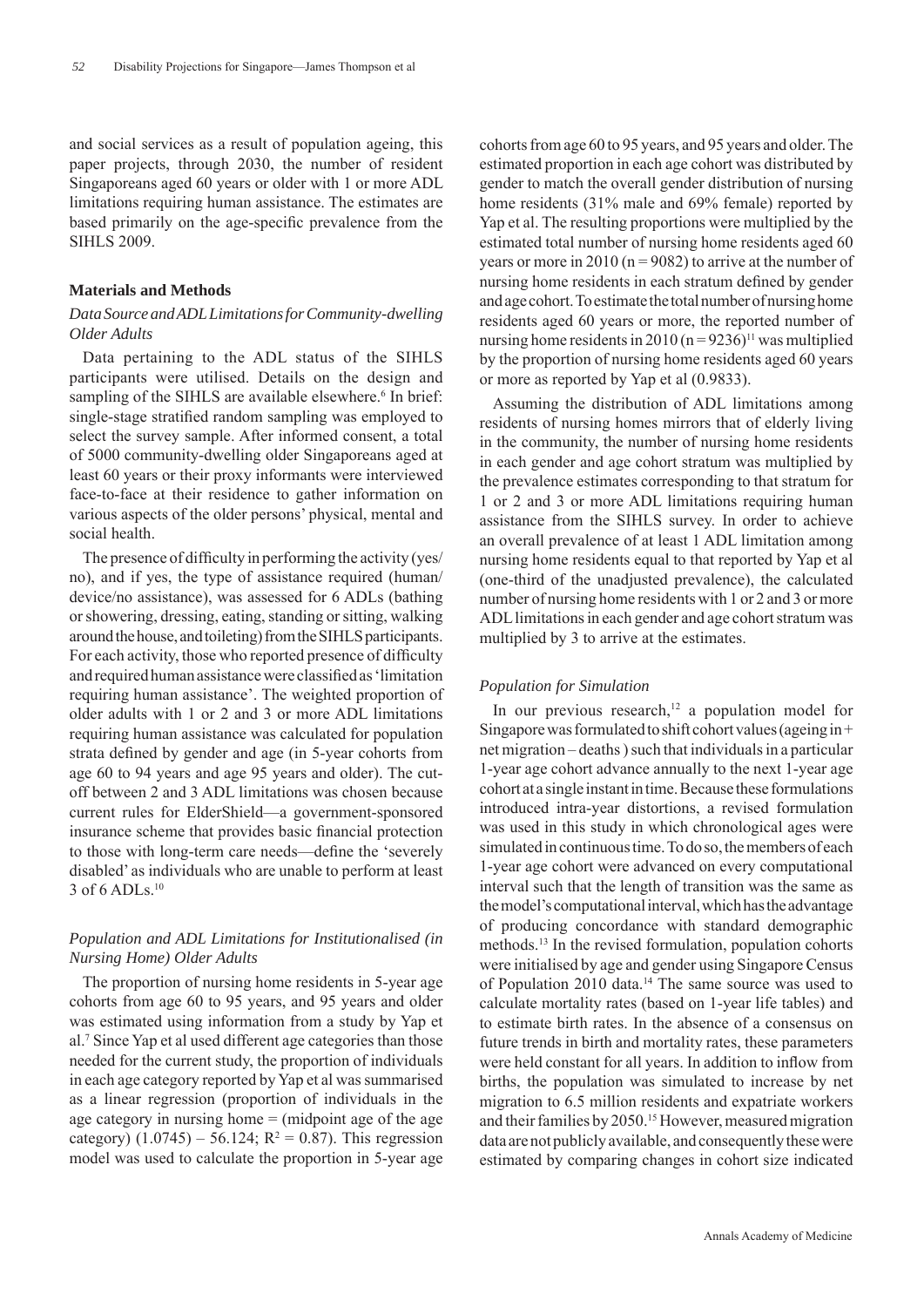by ageing and mortality rates obtained from published census data.<sup>2</sup>

#### *Projection of Number of Older Adults with ADL Limitations Requiring Human Assistance*

In each gender and age cohort stratum, the estimated number of nursing home residents was subtracted from the  $2010$  population aged  $\geq 60$  years, provided by the population simulation model, to arrive at the estimated communitydwelling population of older adults. The prevalence estimates for 1 or 2 and 3 or more ADL limitations from the SIHLS survey were applied to the community-dwelling population to calculate the number of community-dwelling older adults with such limitations in each stratum. In each stratum, the calculated numbers for community-dwelling older adults and older adults in nursing homes with 3 or more ADL limitations were summed. This sum was divided by the 2010 population in that stratum to provide an estimate of the prevalence of older adults with 3 or more ADL limitations requiring human assistance in the total population. A similar calculation provided an estimate of the prevalence of older adults with 1 or 2 ADL limitations requiring human assistance in the total population.

Assuming the prevalence estimates to be constant over time, the prevalence estimates were applied to the simulated population of older resident Singaporeans through 2030 to arrive at the number of resident Singaporeans aged 60 years or older with 1 or 2 and 3 or more ADL limitations requiring human assistance. Because public and private policy changes may result in a change in institutional capacity in the future, we do not provide projected numbers by place of residence of the older adults (i.e. community-dwelling or institutionalised).

#### **Results**

Table 1 presents the total population prevalence

estimates—derived by combining those for communitydwelling older adults and older adults in nursing homes—for 1 or 2 and for 3 or more ADL limitations requiring human assistance in cohorts defined by gender and age group. Figure 1 provides the estimated number of older adults in 10-year age cohorts, at five-year intervals through 2030, derived from the population model.

Table 2 applies the prevalence estimates from Table 1 to the population projection without further assumptions regarding changes in birth and mortality rates. The number of resident Singaporeans aged 60 years or older with at least 1 ADL limitation requiring human assistance is projected to increase from 31,738 in 2010 to 82,968 in 2030. Of the 82,968 Singaporeans with ADL limitations requiring human assistance, the majority are estimated to be females (69%) and to be aged 80 years or older (64%). Furthermore, while there is a slight increase in the estimated proportion of individuals with 3 or more ADL limitations requiring human assistance (52.7% in 2010 to 53.2% by 2030), the absolute number is expected to nearly triple between 2010 and 2030.

Figure 2 depicts the proportion of individuals 60 years of age and older with at least 1 ADL limitation requiring human assistance among the total population aged 60 years and older, overall and by gender. By 2030, over 7% of the population aged 60 years and older is projected to have at least 1 ADL limitation requiring human assistance.

### **Discussion**

The results presented herein show that over the relatively short period between 2010 and 2030, the expected number of older Singaporeans with ADL limitations requiring human assistance will increase almost 3-fold. More females than males with such limitations are expected because the prevalence of ADL limitations requiring human assistance

Table 1. Estimated Prevalence of 1 or 2 and 3 or More ADL Limitations Requiring Human Assistance by Age and Gender among Population Aged at least 60 Years (Source: Data from Social Isolation Health and Lifestyles Survey and Yap et al)

|                  | % with 1 or 2 ADL Limitations |             | % with 3 or More ADL Limitations |             |
|------------------|-------------------------------|-------------|----------------------------------|-------------|
| <b>Age Group</b> | Female                        | <b>Male</b> | <b>Female</b>                    | <b>Male</b> |
| 60 to 64         | 0.35                          | 0.86        | 0.58                             | 0.25        |
| 65 to 69         | 1.03                          | 0.70        | 1.25                             | 1.08        |
| 70 to 74         | 1.39                          | 1.38        | 3.04                             | 1.47        |
| 75 to 79         | 3.09                          | 3.04        | 4.48                             | 2.72        |
| 80 to 84         | 10.44                         | 10.24       | 8.54                             | 3.49        |
| 85 to 89         | 16.12                         | 15.67       | 14.48                            | 2.88        |
| 90 to 94         | 29.12                         | 28.71       | 43.23                            | 28.48       |
| 95 and older     | 18.73                         | 19.39       | 74.93                            | 32.92       |

ADL: Activity of daily living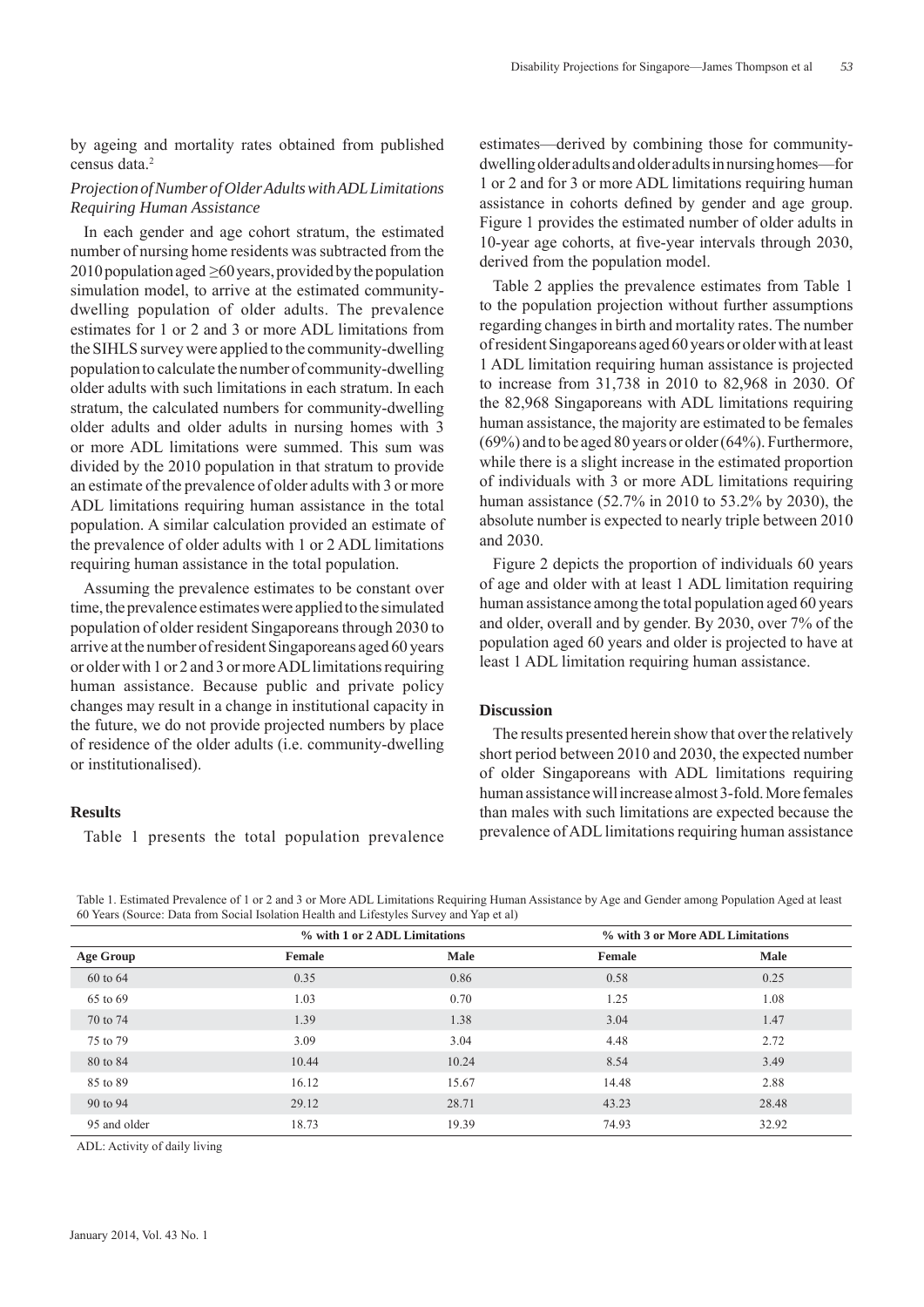| I            |  |
|--------------|--|
|              |  |
|              |  |
|              |  |
|              |  |
|              |  |
|              |  |
|              |  |
|              |  |
|              |  |
|              |  |
|              |  |
|              |  |
|              |  |
|              |  |
|              |  |
|              |  |
| ׇ֚֓֡         |  |
|              |  |
|              |  |
|              |  |
|              |  |
|              |  |
|              |  |
|              |  |
|              |  |
|              |  |
| $\zeta$<br>I |  |
|              |  |
|              |  |
|              |  |
|              |  |
|              |  |
| I            |  |
|              |  |
|              |  |
|              |  |
|              |  |
|              |  |
|              |  |
|              |  |
|              |  |
|              |  |
|              |  |
|              |  |
|              |  |
|              |  |
|              |  |
|              |  |
|              |  |
|              |  |
|              |  |
|              |  |
|              |  |
|              |  |
|              |  |
|              |  |
|              |  |
|              |  |
|              |  |
|              |  |
|              |  |
|              |  |
| j            |  |
|              |  |
|              |  |
|              |  |
|              |  |
|              |  |
|              |  |
|              |  |
|              |  |
| ֖֖֖֖֚֚֚֚֚֚֬  |  |
|              |  |
|              |  |
|              |  |
|              |  |
|              |  |
| l            |  |
|              |  |
| ļ            |  |
|              |  |
|              |  |
|              |  |
|              |  |
|              |  |
|              |  |
|              |  |
|              |  |
|              |  |
|              |  |
|              |  |
|              |  |
|              |  |
|              |  |
|              |  |
|              |  |
| l            |  |
|              |  |
|              |  |
|              |  |
|              |  |
|              |  |
| i            |  |
|              |  |
|              |  |
|              |  |
|              |  |
|              |  |
|              |  |
|              |  |
|              |  |
|              |  |
| I            |  |
|              |  |
|              |  |
|              |  |
|              |  |
|              |  |
| ć            |  |
| Ē            |  |

| Year                                                               |        | 2010       |        |        |        | 2020   |        | 2030   |        |
|--------------------------------------------------------------------|--------|------------|--------|--------|--------|--------|--------|--------|--------|
|                                                                    | Total  | Female     | Male   | Total  | Female | Male   | Total  | Female | Male   |
| Individuals with 1 or 2 ADL Limitations Requiring Human Assistance |        |            |        |        |        |        |        |        |        |
| Age 60 to 69                                                       | 2158   | 957        | 1201   | 3724   | 1697   | 2027   | 4187   | 2015   | 2172   |
| Age 70 to 79                                                       | 3246   | 1824       | 1421   | 5031   | 2776   | 2255   | 8836   | 4812   | 4024   |
| Age $80$ to $89$                                                   | 6698   | 4222       | 2476   | 10,961 | 6951   | 4009   | 17,548 | 10,931 | 6617   |
| Age 90 to 99                                                       | 2527   | 1733       | 794    | 4414   | 2995   | 1419   | 7089   | 4823   | 2266   |
| Age 100 and older                                                  | 378    | 268        | 110    | 666    | 493    | 172    | 1151   | 852    | 298    |
| Total                                                              | 15,006 | 9005       | 6001   | 24,795 | 14,912 | 9883   | 38,809 | 23,432 | 15,377 |
| Individuals with 3 or More ADL Limitations Requiring Human         |        | Assistance |        |        |        |        |        |        |        |
| Age 60 to 69                                                       | 2142   | 1306       | 836    | 3840   | 2269   | 1570   | 4520   | 2662   | 1858   |
| Age 70 to 79                                                       | 4551   | 3175       | 1375   | 7115   | 4915   | 2200   | 12,161 | 8283   | 3878   |
| Age 80 to 89                                                       | 4291   | 3589       | 701    | 7047   | 5923   | 1124   | 11,177 | 9278   | 1899   |
| Age $90$ to $99$                                                   | 4489   | 3577       | 912    | 7563   | 5965   | 1599   | 12,385 | 9813   | 2572   |
| Age 100 and older                                                  | 1260   | 1073       | 187    | 2266   | 1973   | 292    | 3915   | 3408   | 507    |
| Total                                                              | 16,732 | 12,721     | 4011   | 27,831 | 21,046 | 6785   | 44,159 | 33,444 | 10,714 |
| Total individuals with ADL Limitations Requiring Human Assistance  |        |            |        |        |        |        |        |        |        |
| Age 60 to 69                                                       | 4300   | 2263       | 2037   | 7563   | 3966   | 3597   | 8706   | 4677   | 4030   |
| Age 70 to 79                                                       | 7796   | 5000       | 2797   | 12,147 | 7692   | 4455   | 20,997 | 13,095 | 7902   |
| Age $80$ to $89\,$                                                 | 10,988 | 7812       | 3177   | 18,008 | 12,874 | 5134   | 28,725 | 20,209 | 8516   |
| Age 90 to 99                                                       | 7016   | 5311       | 1705   | 11,977 | 8959   | 3018   | 19,474 | 14,636 | 4838   |
| Age 100 and older                                                  | 1638   | 1342       | 296    | 2931   | 2467   | 465    | 5066   | 4260   | 805    |
| Total                                                              | 31,738 | 21,726     | 10,012 | 52,626 | 35,958 | 16,668 | 82,968 | 56,877 | 26,091 |

*54* Disability Projections for Singapore—James Thompson et al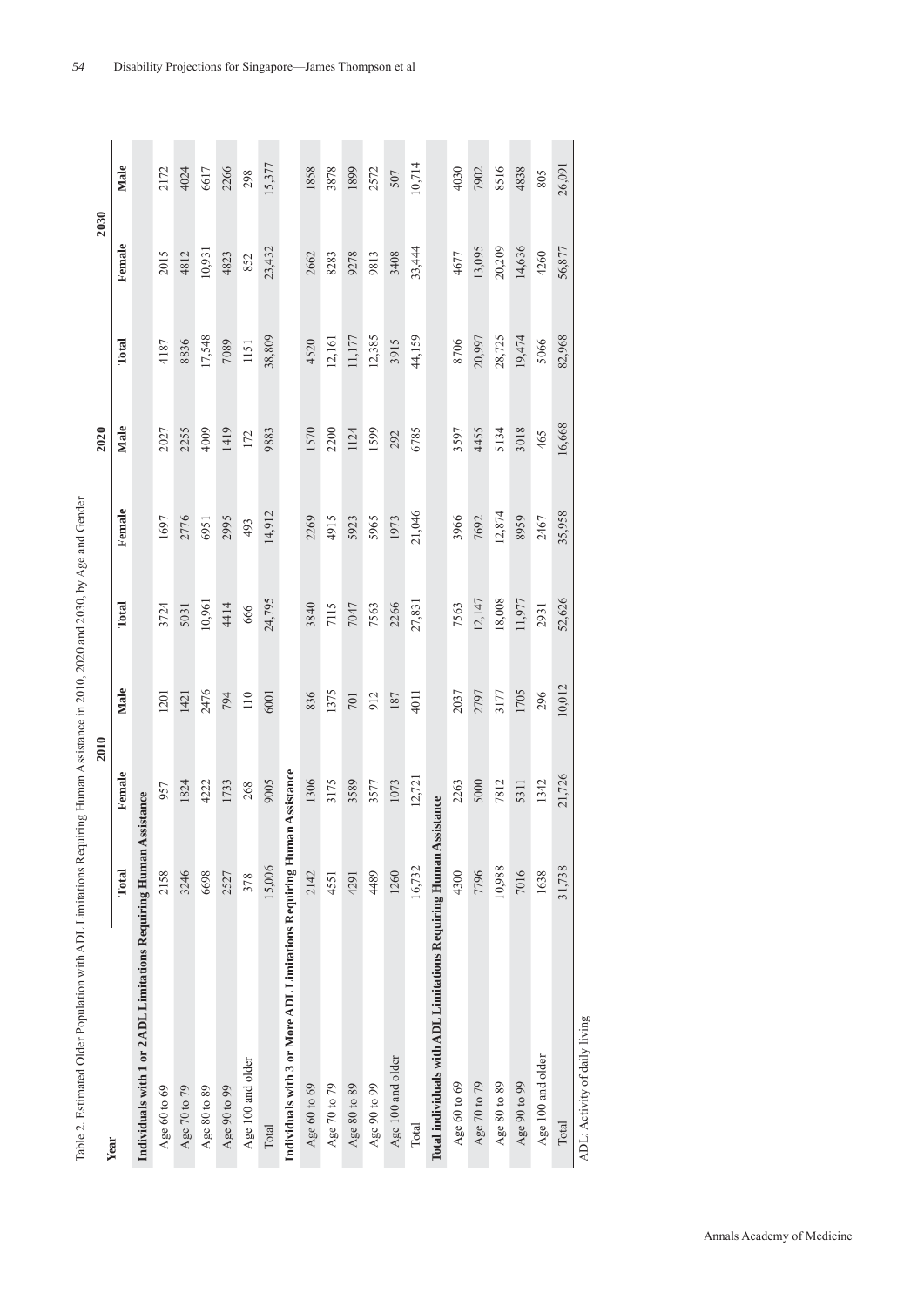

is greater in the older female population than in the male population, especially at advanced ages,<sup>16-18</sup> and more females survive into old age than males.19 This gender difference in functional limitations has been reported to be due to the greater prevalence of nonfatal disabling health conditions, especially musculoskeletal conditions and depression, among females relative to males, and differences in reporting and health-related behaviours.<sup>16,20-22</sup> Further, the proportion of individuals with a larger number of ADLs is expected to increase, reflecting the tendency for ADLs to accumulate with age.

As depicted in Figure 2, the simulation suggests that the proportion of individuals 60 years of age and older with at least 1 ADL limitation requiring human assistance decreases from 2010 to 2020 and then increases significantly through 2030. This reflects the fact that ADL limitations are assumed to be primarily age dependent, and that older adults aged 70 years and older are the fastest growing portion of the older population after 2020, as evident in Figure 1.

### *Limitations*

The estimates for prevalence of ADL limitations among nursing home residents are based on a study which utilises Fig. 1. Graph showing the estimated number of older adults, 2010 to 2030.

Fig. 2. Graph showing the proportion of older adults (60 years of age and older) with at least one ADL limitation requiring human assistance.

a convenience sample. Further representative study of nursing home residents in Singapore would improve such estimates. However, given the relatively small number of nursing home residents in Singapore (9300 in a population of over 5 million and a population aged over 65 years of approximately 303,000), modest bias in this estimate is not likely to change materially the overall estimates of numbers of individuals with ADL limitations requiring human assistance.<sup>23,24</sup> The results reported consider neither the causes of ADL limitations requiring human assistance nor transition rates to more severe states. Also, the prevalence of individuals with ADL limitations requiring human assistance is assumed to remain constant. If future elderly are less impaired than the current elderly cohort, or significant improvements in technology and/or treatments are made to alleviate the need for individuals with disabling health conditions to need the assistance of others, then the projected number of individuals requiring human assistance presented herein may be an overestimate.

#### **Conclusion**

If the present ADL prevalence remains constant and population trends continue, the older Singaporean